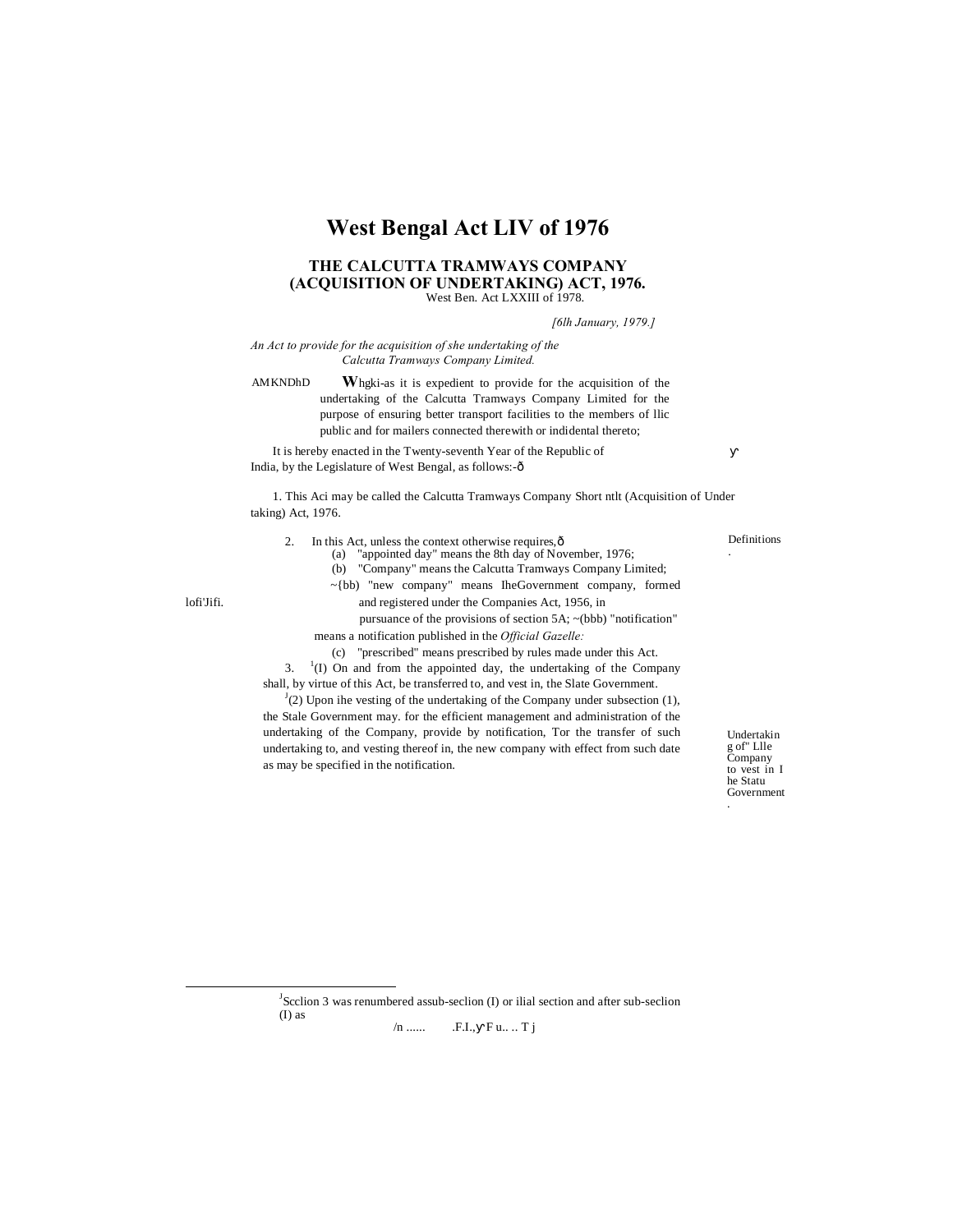*The Calcutta Tramways Company {Acquisition of Undertaking) Act. 1976.*

**[West Ben.**

# *(Section 4.)*

4. (I) The undertaking of the Company shall be deemed lo include the properties, cash balances, reserve funds and other assets of the Company including lands, buildings, works, machinery, plants, rolling slocks, lines, mains, motors, dynamos, swiich-boards, apparatus, tools, implements, motor trucks and olher like property which may be in the ownership, possession, custody or control of the Company in relation to its undertaking, immediately before the appointed day and all books of accounts, registers and all other documents of whatever nature relating thereto.

*Explanation*,  $\hat{o}$  For the avoidance of doubts, it is hereby declared that the expression "undertaking of the Company" does not include—

- (a) any debt due to the Company; and
- (b) any amount recoverable by the Company from its shareholders or directors.

(2) All properties included as aforesaid in the undertaking of the Company which has vested in the State Government '[under subsection (I) of section 3] shall, by force of such vesting, be freed and discharged from any trusts, obligations, mortgages, charges and other encumbrances affecting iticm, and any attachment, injunction or any decree or order of any court restricting the use of any such property in any manner shall be deemed to have been withdrawn.

(3) Any contract, whether express or implied, or olhcr arrangement whether under any statute or otherwise, in so far as it relates to the affairs of the Company in relation to its undertaking and in force immediately before the appointed day shall be deemed to have terminated on the appointed day.

(4) If on (he appointed day, any suit, appeal or olher proceeding, of whatever nature, in relation to any business of the undertaking of the Company is pending by or against the Company, the same shall not abate, be discontinued or be in any way prejudicially affected by reason of the transfer of the undertaking of the Company or of anything contained in this Act and the suit, appeal or olher proceeding may be continued, proceeded with and enforced by or against the Company.

(5) Every person in whose possession or custody or under whose control the undertaking of the Company or any part of il may be, immediately before the appointed day, shall, on the appointed day,

deliver the possession of the said undertaking or pan thereof to the State Government or to such person as may be specified by the Slate Government in this behalf.

<sup>&#</sup>x27;The wo iris, figures and brjckcls within ihc square brackets weri: substituted Tor the words and figure "under section 3" by s. 4(a) of the Calcima Tramways Company (Acquisition pfUnJerlaklnGl [Amendment! An. 1978 (WiM Ren. ArP I Will nr imst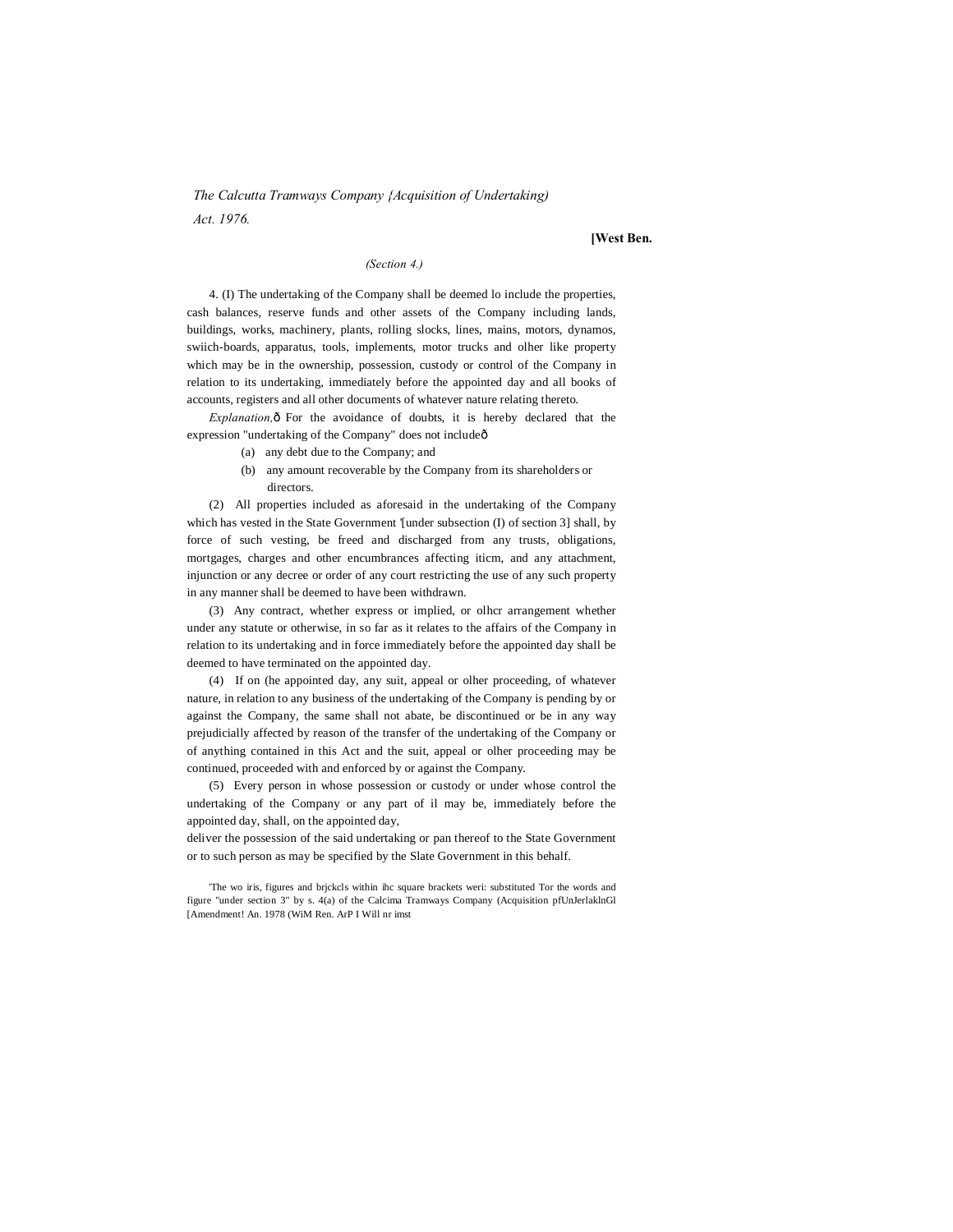#### 455 *The Calcutta Tramways Company (Acquisition of Undertaking)* **LIV of 1976.]** *Act, 1976.*

#### *(Seelions 5,* JA tt *6.)*

(6) The State Government may lake, or cause lo be Liken, all necessary steps for scouring ihe possession of the undertaking of the Company which has vested in it '[under sub-section (I) of section 3.]

5. The undertaking of the Company which has vested in the State Management Government -[under sub-section (1) of section 3, shall be managed on administra- behalf of the State Government by such person as may be appointed by **lionufthe** the State Government in (his behalf in accordance with such rules as Company, may be prescribed.

| $35A$ . Before the publication of the notification under sub-section (2) | Formation    |
|--------------------------------------------------------------------------|--------------|
| of section 3, there shall be formed and registered a Government company, | registration |
| with the name The Calcutta Tramways Company (1978) Limited", in          | of a new     |
| or 1956. accordance with the provisions of the Companies Act, 1956.      | Company.     |

6. (I) The State Government shall deposit, in cash, in (he Court of Payment of the Chief Judge of the City Civil Court, Calcutta, to the credit of the <sup>amounl</sup>- Company. an amount equal lo ihe sum of rupees two crores and eighteen

lakhs far the transfer to, and vesting in, the State Government,  $\frac{1}{2}$  [under sub-section (I) of section 31 or the undertaking of ihe Company.

(2) Forthe avoidance ofdoubts, it is hereby declared ihat the liabilities of the Company in relation to its undertaking which has vested in the State Government <sup>2</sup>[under sub-section (I) of section 3,] shall be met from the amount referred to  $3$ [ in sub-section (1) of this section.]

(3) In meeting the liabilities of the Company in relation lo its undertaking which has vested in ihe State Government  $\frac{4}{1}$  under subsection (1) of section 3,] the Court shall distribute the amount referred lo  $K$ [in sub-seciion (I) of this scclion] amongst the creditors of the Company, whether secured or unsccurcd, in accordance with their rights and interests, and if there is any surplus left after such distribution,

amongst the contributones of the Company in accordance with the rights and interests of such coniribuiories,

 <sup>&#</sup>x27;The words, figures and bntckcts within ihe square brackets were substituted for the words and figure "under scclion 3," by s. 4(b) of the Calcutta Tramways Company (Acquisition or Undertaking) (Amendment) Act, 1978 {West Ben. Act LXXI7I or 1978).

<sup>&</sup>quot;The words, figures and brackcls williin the square brackets were substiluled for the words and figure "under section 3," by s. 5, *ibid.*

<sup>&#</sup>x27;Seclion 5A was inserted by 5. 6, *ibid.*

<sup>&</sup>lt;sup>J</sup>T7ic words, figures and bracket<sup>1</sup>: widiin Ilic square brackets were subsliluled for (he words and figure "under section 3." by s, 7(a), *ibid.*

<sup>\*11</sup>ic words, figure and brackets within the square hrackets were substituted fonhe words and figure "under section 3." by s. 7(b)(i), *ibid.*

<sup>&#</sup>x27;The words, figure and brackets within the squire brackets were subslilated for the wards, figure and brackets "in sub-sec [ion (I)." by s. 7(b)(ii), *ibid.*

<sup>&#</sup>x27;The words, figures and brackets within the square brackets were substituted far the words and figure "under scclion 3." by s. 7(c)(i), *ibid.*

<sup>&</sup>quot;The words, figure and brackets within the square brackets were substituted for (he ivnrrl $\lt$ ; H nnr/> -mr! hnfl r»Fc "m -iilh-^p'rVinn f l> " h V Q *fhttf*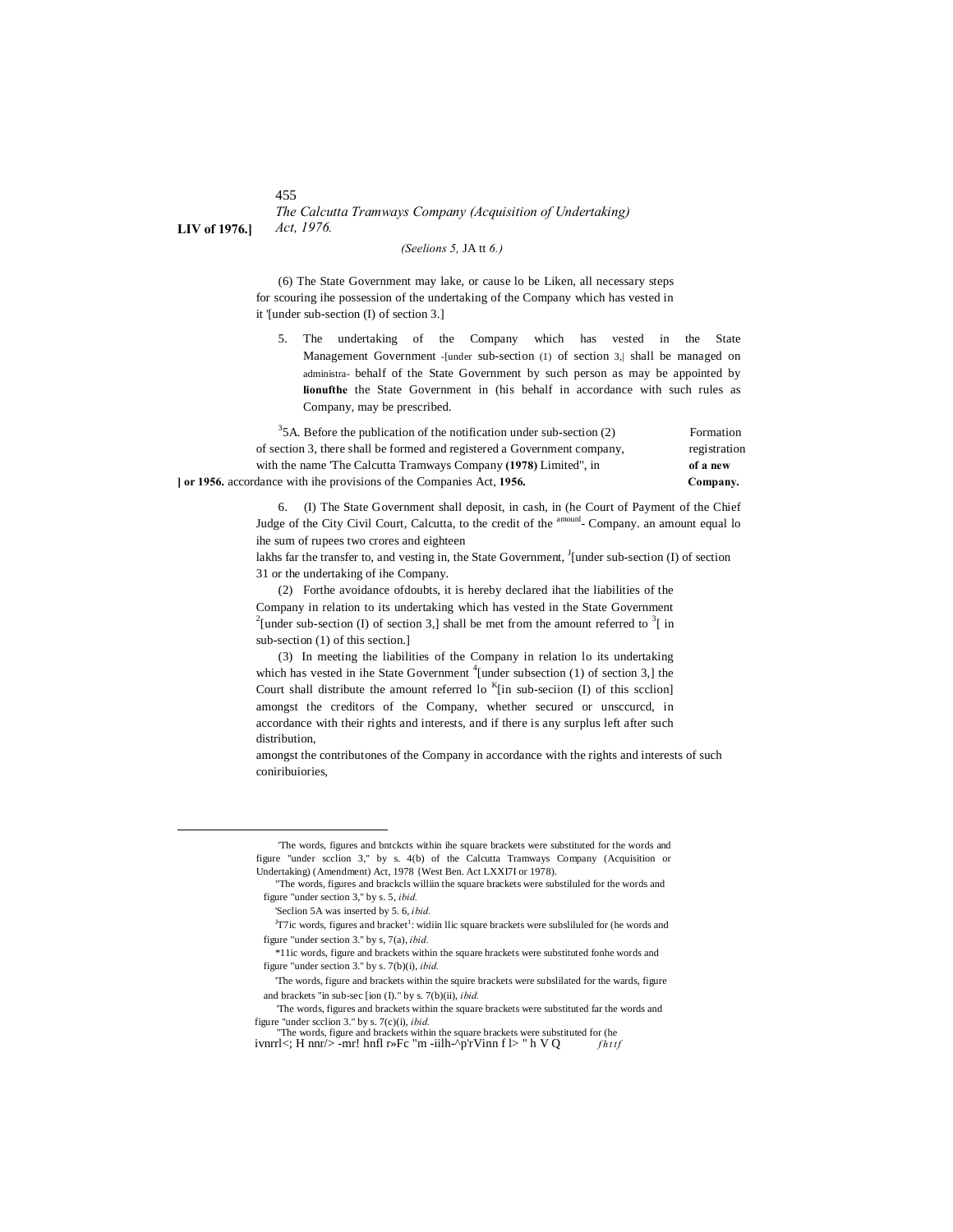456

*The Calcutta Tramways Company (Acquisition of Undertaking) Act, 1976.* **[West Ben. Act**

*(Sections 7, S.)*

Puruiiy. 7. (i) Any person whoô

- (a) having in his possession, custody or control any properly forming part of the undertaking of the Company, wrongfully withholds suth property from liie Slate Government Tor the new company], or
- (b) wrongfully obtains possession of any property forming pan of the undertaking of the Company which has vested in ihe State Government  $3$ [under sub-section (1) of section 3,1 or
- (c) wilfully wilholds **OT** fails to furnish to the State Government <sup>3</sup> [or the new company] any document in relation to the undertaking of the Company which may be in his possession, custody or control,

shall be punishable with imprisonment for a lerm which may extend lo two years, or with fine which may extend to five thousand rupees, or with both:

Provided that the court trying any offence under clause (a) or clause (b) or clausc (c) of this sub-section may at the lime of convicting the accused person, order him to deliver up or refund within a lime to be fixed by the court any property wrongfully withheld or wrongfully obtained or any document wilfully withheld or not furnished.

(2) No court shall lake cognizance of any offence punishable under this section except with the previous sanction of the State Government or of an officer authorised by ihe Slate Government in this behalf.

Offences by 8. (1) Where an offence under this Act has been com mi tied by a

companies. company, every person who at ihe time ihe offcnce was committed was in charge of, and was responsible (o, the company for the conduct of the business of the company as well as ihe company, shall be deemed to be guiliy of the offence and shall be liable to be proceeded against and punished accordingly:

> Provided that nothing contained in Ihis sub-section shall render any such person liable lo any punishment, if he proves thai the offence was committed without his knowledge or iliat he had exercised due diligence Lo prevent thu commission of such offence.

> Notwithstanding anything contained in sub-section (1), where any offence under this Act has been committed by a company and if it is proved that the offence has been committed wilh the consent or connivance of, or is attributable to any neglect on the pan of, any director,

> 'The words within llic square brackets were inserted by s. S(;i) of iheCakulla Tramways Company (Acquisition of Undertaking) (Amendment) Act 1978 (West Ben. AclLXXlH or I97SJ.

> "The wards, figures and brackets wi'.hin ihe square brnekcls were substilulcd Fur **the** words and figure "under scciion 3." by s. S(b)(ii), *ibid.*

 $---'....$  . i "l... o, > I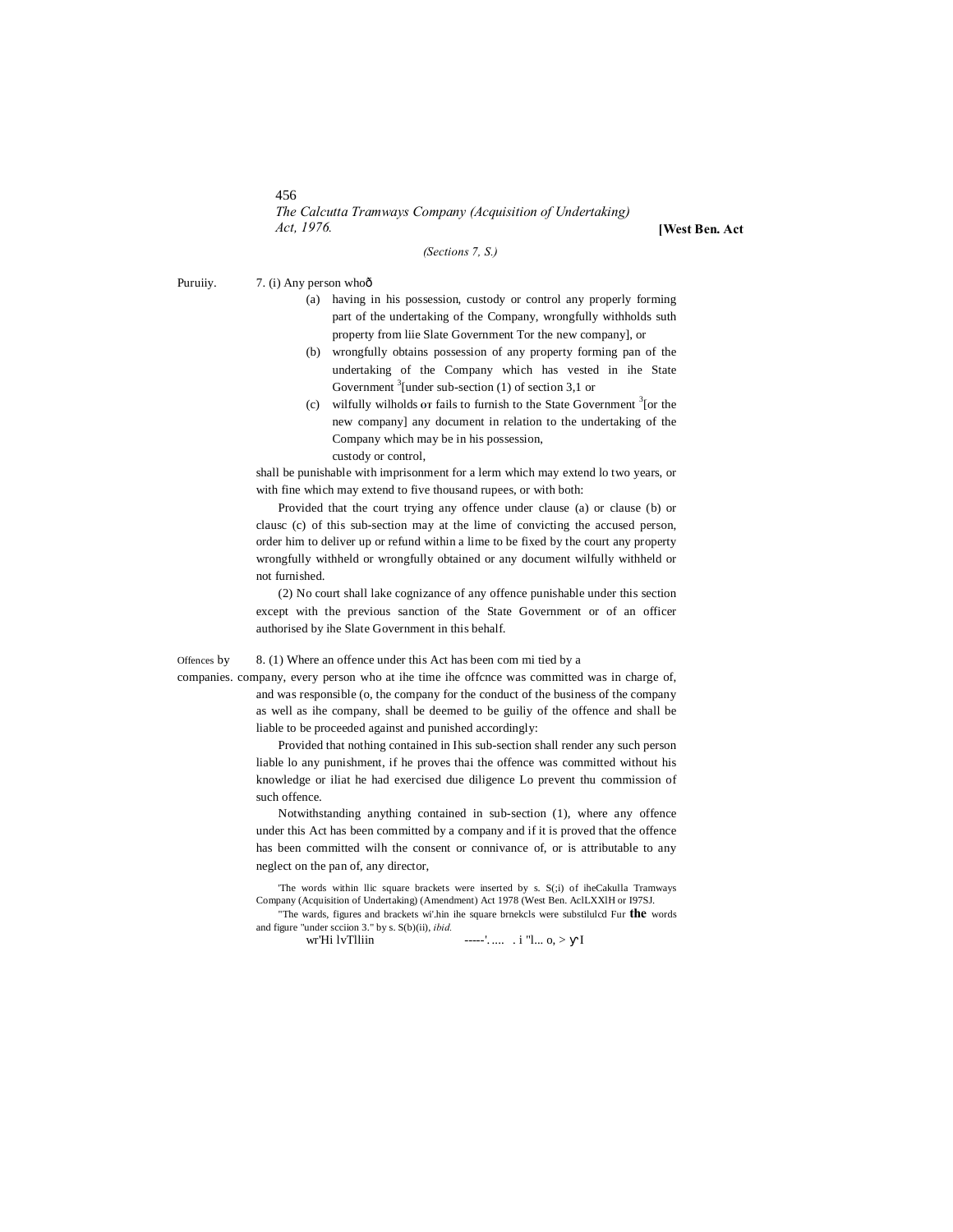457

*The Calcutta Tramways Company (Acquisition of Undertaking)* **LIV of 1976.]** *Act, 1976.*

*{Sections 9-12.)*

... secretary oroiher officer of thecompany, such director, manager, secretary or other officer shall be deemed lo be guilty oT ihat offence and shall be liable to be proceeded aguinsi and punished accordingly.

 $Exphtrarion.$  $\delta$  -For the purposes uT this section, $\delta$ 

- (a) "company" means any body corporate and includes a firm or other
	- association of individuals: mid
- (b) director in relation to a firm means a partner in ihe firm.

*9.* No suit, prosecution or other legal proceeding shall lie against the Protection

\_ ir . i r i ofacuon Stale Government <sup>1</sup>[or the new company] or nn officer or olher employee  $a^{\Lambda}$ <sub>cn in</sub> serving in connection with the affairs of the undertaking of the Company s°°d faith, for anything which is in good faith done or intended to be done under this Acl.

10. (I) Every person employed in connection with the undertakes Emphiyces<br>- [ocoiumuc

of the Company who has been in such employment immediately before  $<sub>m</sub>$  office. the</sub> appointed day, shall continue lo hold office after the appointed day with the same rights as to pay, leave, pension, gratuity and all other matters, unless and until his employment in such undertaking is terminated or until his remuneration or other terms and conditions of employment are altered by the State Government : [or the new company] in accordance with sucli rules as may be made in this behalf.

14 of 1947. (2) Notwithstanding anylhing contained in the Industrial Disputes

Act, 1947 or in any olher law forthe time being in force, the transfer of the service of any employee from ihe undertaking of the Company to any olher post shall not entitle such employee lo any compensation under this Acl or any olher law for Ihe time being in force and no claim for such compensation shall be entertained by any court, tribunal or other authority.

11. The State Government may, by notification, direct that all or anyDelegation of the powers exercisable by it by or under any of the provisions of this Acl $P^{\circ^{WI} \text{rs}}$  may also be exercised by such olher persons as may be specified in the notification.

12. The provisions of this Act shall have effect noiwilhstanding  $Acl_0$ 

. , . , . , . , . . . override any ting inconsistent therewith conlained in any other enactment or in any oilier laws, judgment, decree ororder of any court, tribunal or olher auihoriiy or in any instrument having effect by virtue of any cnacimenl olher lhan this Act,

'The words wiihin [lie square Lirackcls were inserted by s. 9 or ihe Calcutta Tramways Company (Acquisition of UmLcrUiking) (Amendment) Acl, J97JS (West Ucn. Acl LXXIfJ of 1978). -Thi<sup>fc</sup> wnrrte wiihin *\hr*. smnre hmcknls were inserted hvs 10. r'/irV/.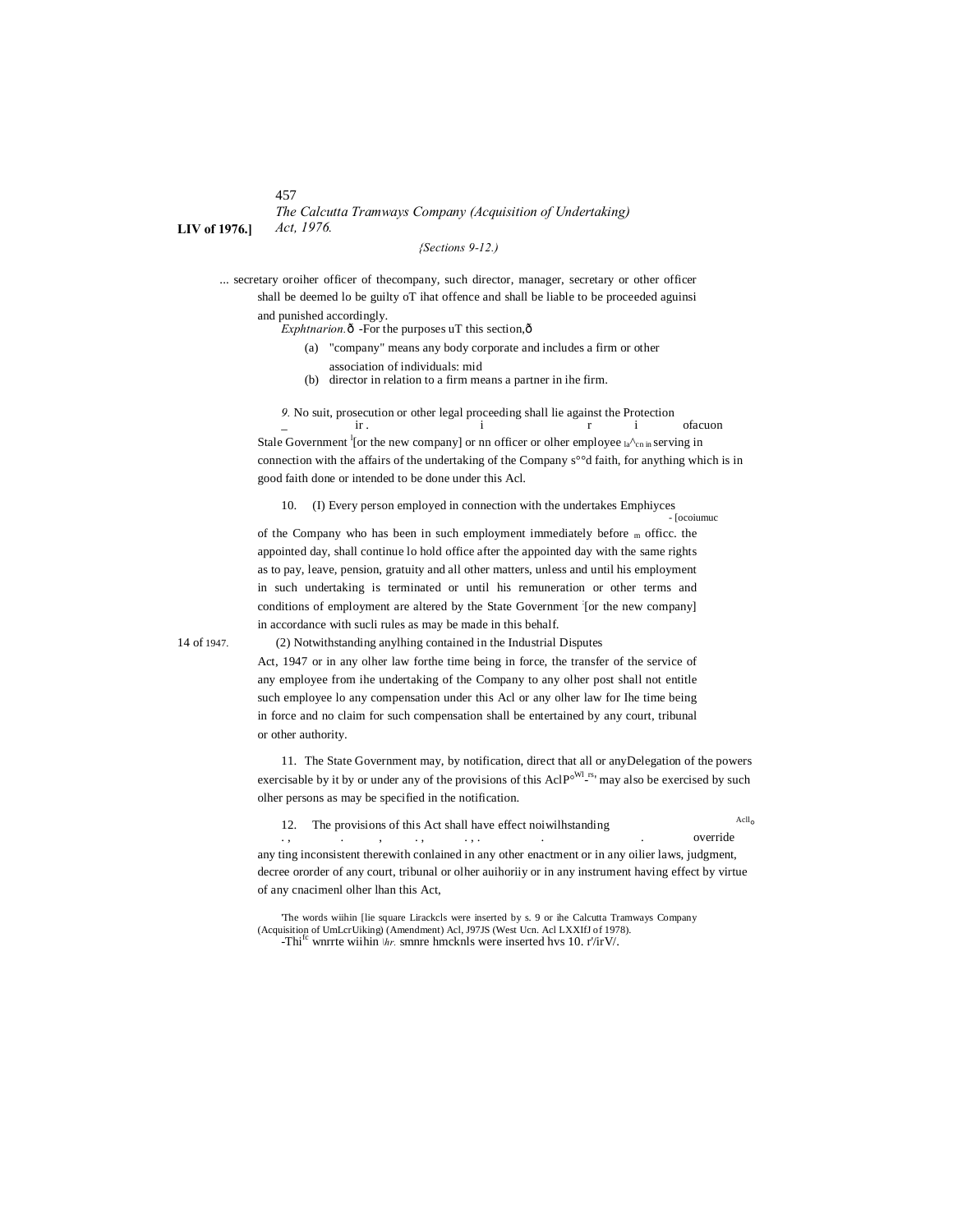*The Calcutta Tramways Company {Acquisition of Undertaking)*

*Act. 1976.*

# **[West Ben. Act LIV of 1976,]**

# *{Sections 13, 14,)*

Power to 13, (l) The Stale Government may, by notification '\* \* \*, make rnakt rules. rules for cairying out the purposes of this Act.

> (2) In particular, and without prejudice to the generality of the Tore- going power, such rules may provide for all or any of the mutters which may be, or are required to be, prescribed.

Repeal and 14. (1) The Calcutta Tramways Company (Acquisition of WcsiBen. swings. Undertaking) Ordinance, 1976, is hereby repealed.  $on976$ <sup>1</sup>"

(2) Any rule or order made, any notification issued, anything done or any action taken under the Calcutta Tramways Company (Acquisition of Undertaking) Ordinance, 1976, shall be deemed lo have been validly made, issued, done or taken under this Act as if this Act had commenced on the 8th day of November, 1976.

'The wards "published in ihe *Official Gazeuc"* were omided by s. It of ihe Calcutta Tramways Company (Acquisition of Undertaking) (Amendmem) Acl, 1978 (West Ben. Acl LXXtH of 1978).

'l-or Statement of Objects and Reasons, the *Calculi a* Ca;<w. *Extraordinary.* Part IV of the 25th November. 1976, pajics 307Sb-307Sc: for proceedings of the West I3ciig.il Legislative Assembly, see the procecilinjis of <hc meeting of I hat Assembly held on the